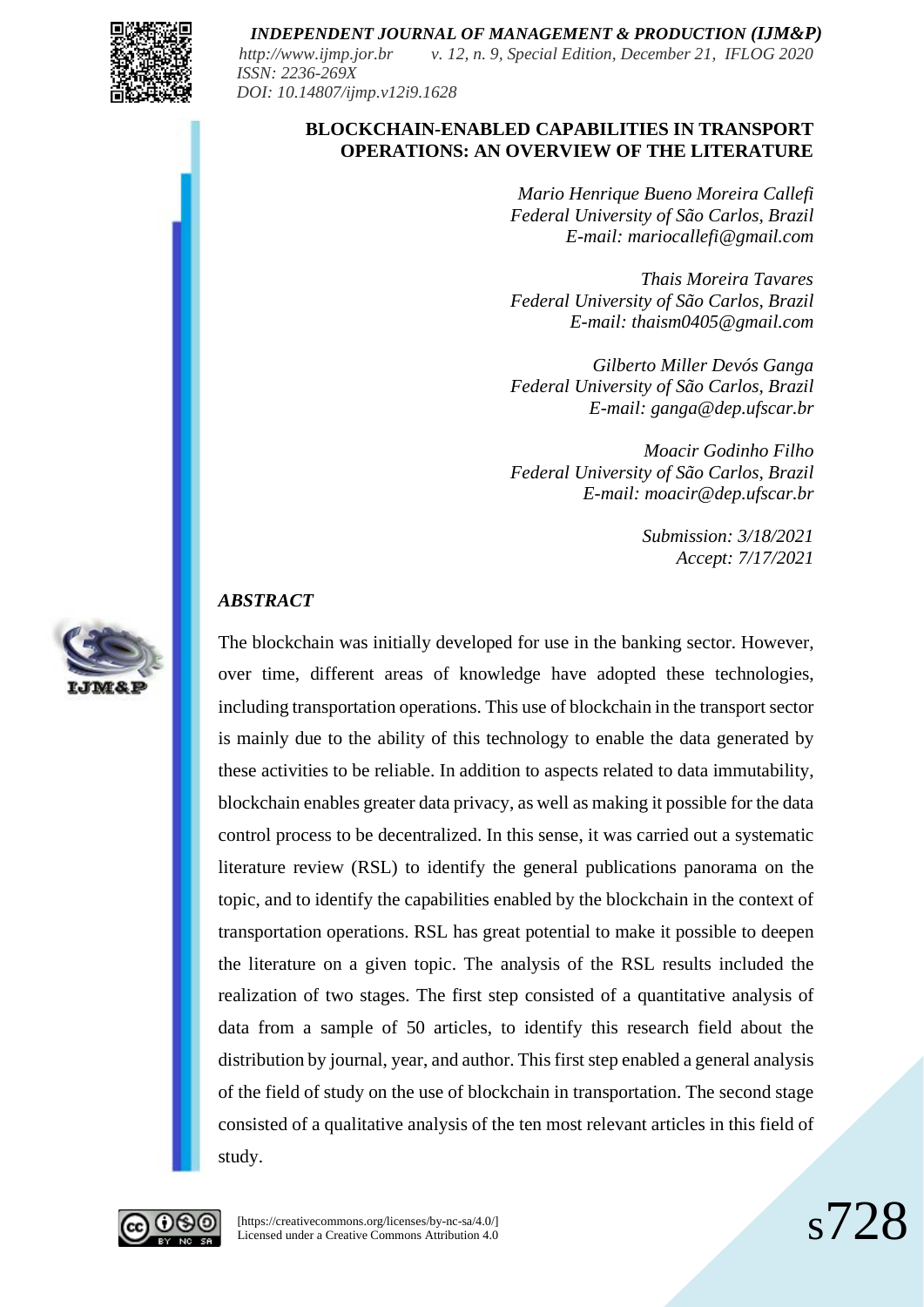In this way, it was possible to understand more about the use of blockchain in transport operations, as well as to identify seven capabilities enabled by the blockchain. These capabilities represent abilities that blockchain technology allows the transport sector today, demonstrating the importance of its use, as well as of study.

**Keywords**: Blockchain; Capability; Transport; Systematic Review

# **1. INTRODUCTION**

In 2008, blockchain technology emerged as a great tool for the security of distributed records related to bitcoin cryptocurrency. Its importance was mainly due to its characteristics since blockchain allows the records to be immutable, enabling data reliability (Nakamoto, 2008).

Initially, blockchain was applied only in the financial area, but as time passed, this reality changed. Currently, the use of blockchain has expanded to several fields of study, including transport operations (Balasubramaniam et al., 2020). As highlighted by Maesa and Mori (2020), the development of blockchain is now in a phase known as landmark 3.0, which is marked by the development of applications related to smart contracts.

This interest in blockchain can be explained by its great ability to enable tracking, immutability, security, transparency in the registration, and data sharing. Besides, with the blockchain is possible to meet regulatory demands, since several laws impose the need to ensure data reliability (Al-Jaroodi & Mohamed, 2019). Another essential blockchain feature is the ability to allow data control decentralization, mainly using smart contracts and consensus mechanisms (Koh, Dolgui & Sarkis, 2020).

Knowing the characteristics and advantages of using blockchain, it is necessary to emphasize its importance in the transport sector, since several authors have been studying the topic today (Dorri et al., 2017; Lei et al., 2018; Zhe Yang et al ., 2019). However, to the best of our knowledge, no research identifies the capabilities made possible by blockchain in transport operations. These capabilities refer to the skills that blockchain makes possible in the transport sector.

Because of these characteristics and advantages of using blockchain, it is necessary to emphasize its importance in the transport sector, since several authors have been studying the topic today (Dorri et al., 2017; Lei et al., 2018; Zhe Yang et al., 2019). However, to the best of

 $\mathcal{S}/\mathcal{D}$ 

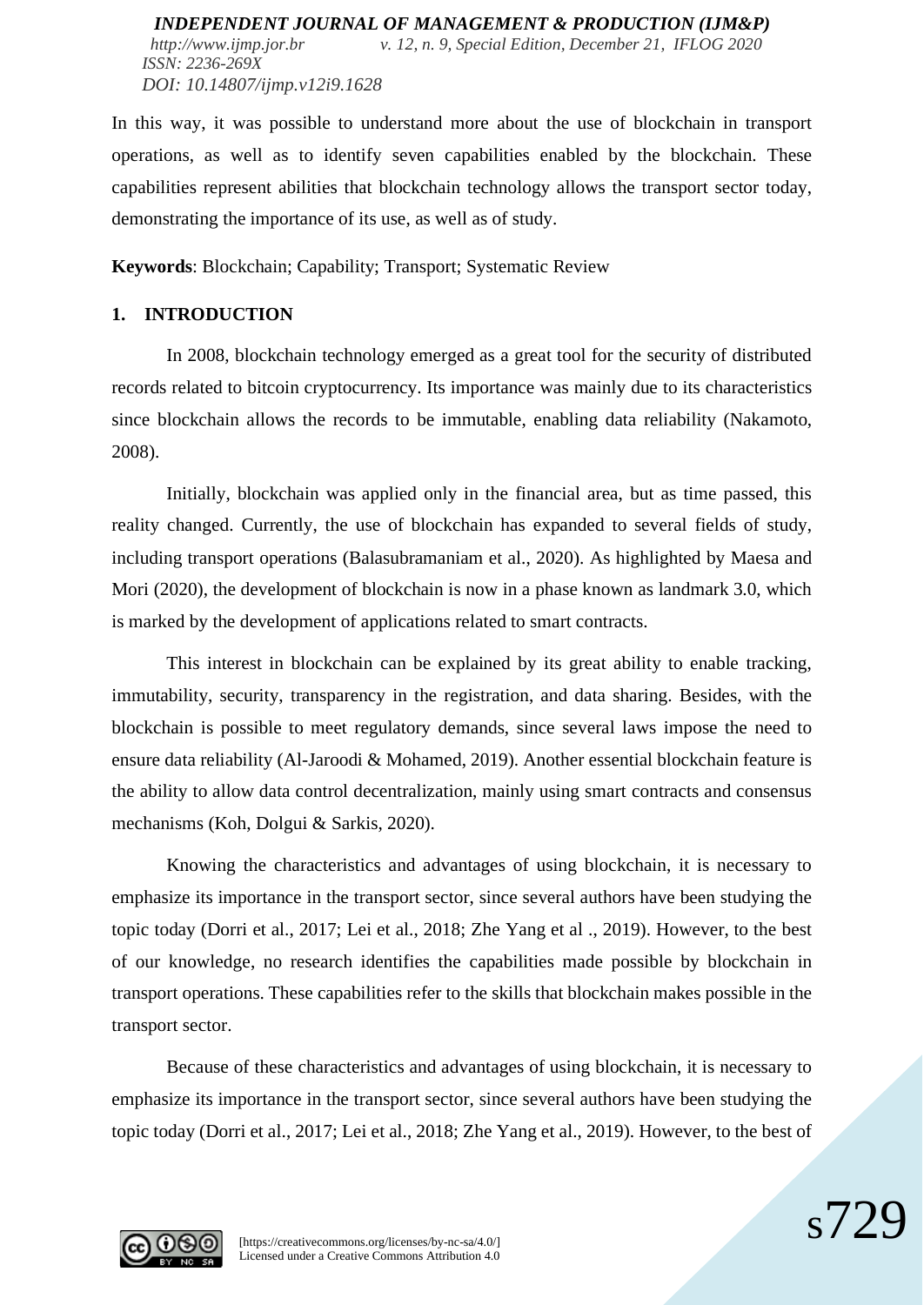our knowledge, no research identifies the capabilities made possible by blockchain in transport operations. These capabilities refer to the blockchain skills in the transport sector.

Knowing this, this article aims to understand the stage of scientific production regarding blockchain technology use in transport operations, as well as the identification of blockchainenabled capabilities in transport operations. To achieve this objective, a systematic literature review (SLR) was carried out.

### **2. THE IMPORTANCE OF BLOCKCHAIN IN THE TRANSPORT SECTOR**

In the transport sector, the use of blockchain is quite expansive, since it is being used for many activities. For example, Wang et al. (2020) highlight that blockchain is of great importance for the safety of connected autonomous vehicles (CAVs). The author points out the increase in the number of CAVs, allows a greater occurrence of problems of large scales in the roads, as these vehicles can be invaded by hacker attacks, putting people's safety at risk.

Several authors point to the potential of using blockchain to make the transport sector safer (Tan, Zhao & Halliday, 2018; Li et al., 2020). This need arises from the fact that the traditional transport system has a centralized data structure, which brings great difficulties in privacy and security. A decentralized structure allows a greater data security since, in the centralized pattern, the attacker simply attacks the central node of the data network. (Wang  $\&$ Zhang, 2020).

In this sense, the blockchain allows all data related to traffic and vehicles to be registered in a distributed ledger. This registration makes it impossible for any user to modify the data. If there is an invasion or attempted modification, the system will automatically block any action. Therefore, with more reliable and immutable data, it is possible to guarantee greater safety for road users (Li et al., 2020).

Currently, there are intelligent transportation systems (ITS), which are systems that integrate different technologies types (communication technologies, computational technologies, automatic control technologies, and artificial intelligence) (Baldini et al., 2018; Zhu et al., 2018). The combined use of blockchain with ITS enables greater efficiency for the management and control of the cities' transport system (Du et al., 2020).

In addition to the field related to traffic operations control, blockchain is being applied to enable greater communication security between vehicles (V2V). This is due to the blockchain's ability to allow greater security and privacy in the communication process between vehicles (Jabbar et al., 2020).

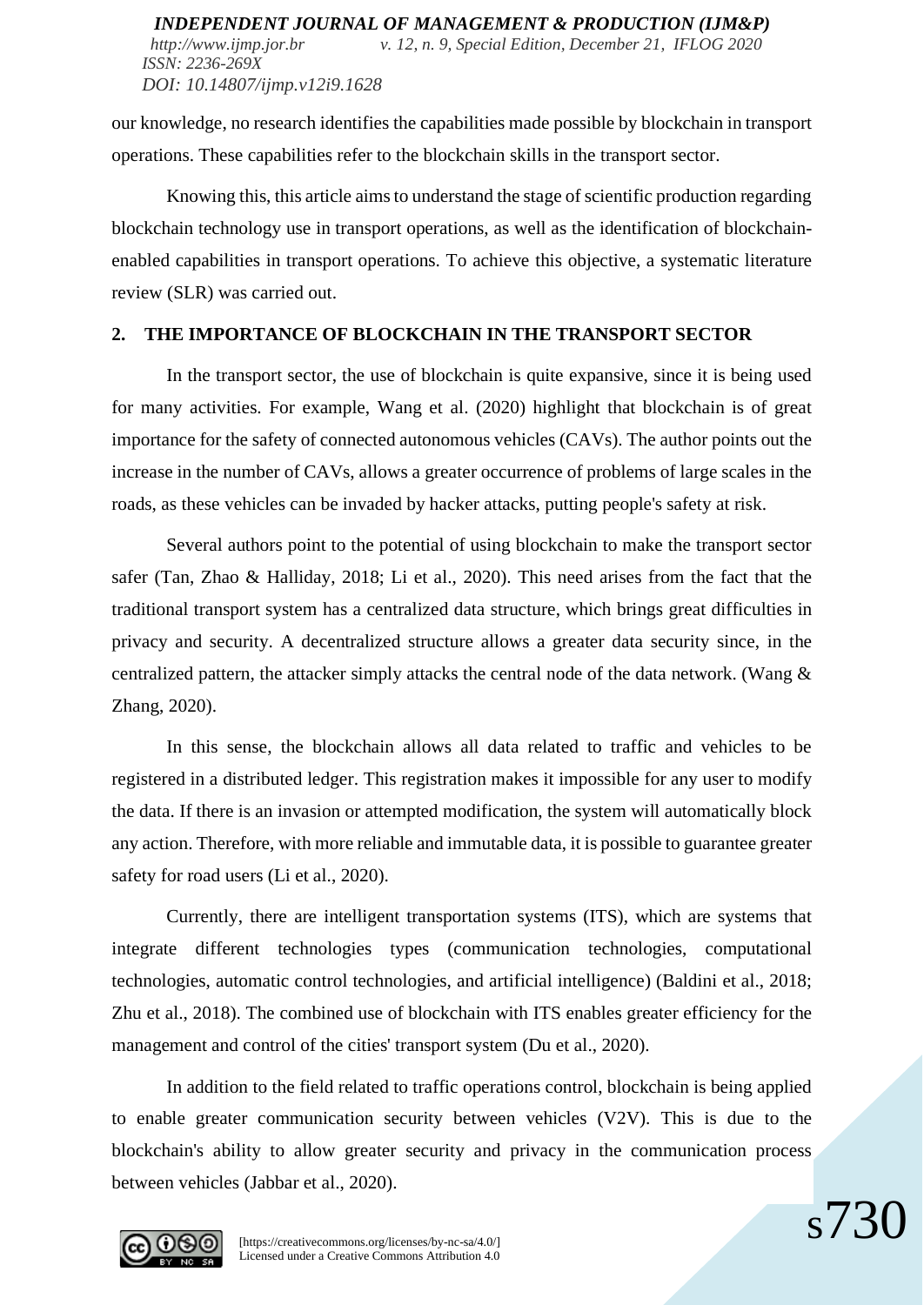*http://www.ijmp.jor.br v. 12, n. 9, Special Edition, December 21, IFLOG 2020 ISSN: 2236-269X DOI: 10.14807/ijmp.v12i9.1628*

## **3. THE IMPORTANCE OF BLOCKCHAIN IN THE TRANSPORT SECTOR**

The Systematic Literature Review (SLR) is widely used today. The Systematic Literature Review (SLR) is widely used today. This methodology covers a robust literature review process, allowing the researcher to achieve more reliable and in-depth results (Thomé, Scavarda & Scavarda, 2016). In general, Levy and Ellis (2006) point out that the SLR allows research questions to be answered based on an analysis of the current literature study topic, adopting an approach for evaluating and sintering the literature found.

In this paper, an SLR will be carried out based on the recommendations highlighted by Denyer and Tranfield (2009). These authors emphasize SLR can be defined in five main stages: development of the research question; location of studies; selection and evaluation of studies; analysis and synthesis of study results; and report of studies. The details of each of these five stages are presented below.

The first stage covers the process of defining the scope of the research, and the research question is determined to enable the beginning of the realization of the SLR. Therefore, the following research questions were asked:

- (Q1) What is the panorama of work related to the application of blockchain technology in transport operations?
- (Q2) What are the blockchain-enabled capabilities in transport operations?

The second stage of the SLR consists of locating the works related to the studied topic, to answer the defined research question. For that, following the guidelines of Denyer and Tranfield (2009), the Web of Science (WoS), Scopus, and Engineering Village databases were selected. These bases cover topics related to the areas of operations and transport management. Besides, the string was defined by consulting the keywords of works related to the topic of interest. Therefore, the following search string was defined: ("transport \*" OR "road \*" OR "highway \*") AND ("blockchain" OR "block chain").

With the search in each of the databases, a total of 586 journal articles were found, written in English, of which 257 came from the Scopus database, 239 came from the Web of Science database and 90 came from the Engineering Village database.

The third step consists of evaluating the found articles considering the research question. To carry out the process of selecting and evaluating studies consistently, it was defined the inclusion and exclusion criteria (Denyer & Tranfield, 2009), as shown in Table1.

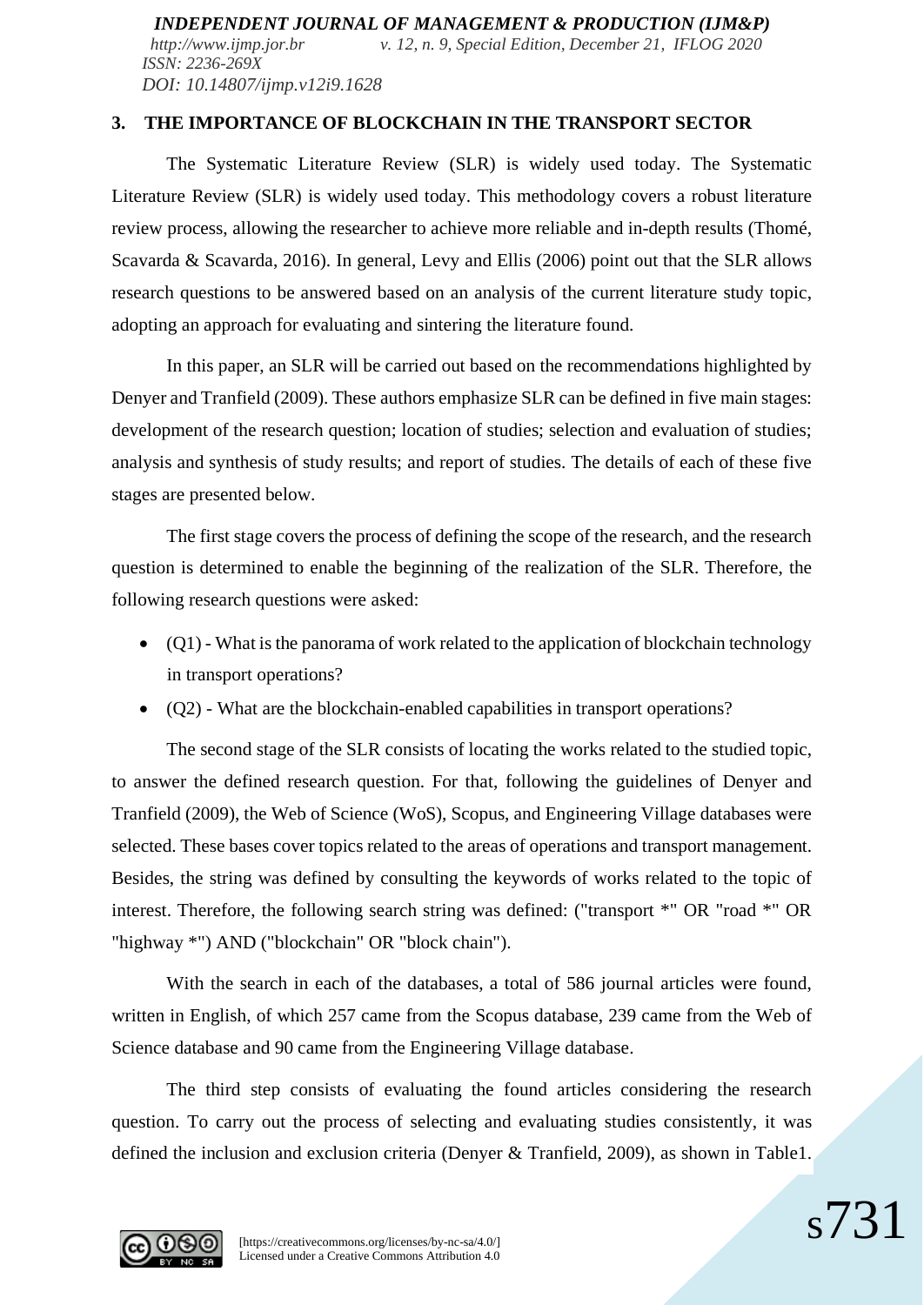#### *INDEPENDENT JOURNAL OF MANAGEMENT & PRODUCTION (IJM&P) http://www.ijmp.jor.br v. 12, n. 9, Special Edition, December 21, IFLOG 2020*

*ISSN: 2236-269X DOI: 10.14807/ijmp.v12i9.1628*

It should be noted that articles in journals and in the English language have already been selected in the database itself, and there is no need to filter again.

| Table 1: Inclusion and exclusion criteria |                                                                                              |  |  |
|-------------------------------------------|----------------------------------------------------------------------------------------------|--|--|
| <b>Inclusion</b>                          |                                                                                              |  |  |
| $I-1$                                     | The study addresses the application of blockchain in the transportation sector               |  |  |
| <b>Exclusion</b>                          |                                                                                              |  |  |
| $E-1$                                     | The article is not a peer-reviewed journal article                                           |  |  |
| $E - 2$                                   | The article is not entirely written in the English language                                  |  |  |
| $E - 3$                                   | The article is from a journal without JCR                                                    |  |  |
| $E - 4$                                   | An article without full text to be evaluated.                                                |  |  |
| $E - 5$                                   | Abstract or/and title points out the article is not related to the application of blockchain |  |  |
|                                           | in the transport sector                                                                      |  |  |
|                                           |                                                                                              |  |  |

Fonte: Authors (2020)

With the removal of duplicate articles, 308 papers remained. Subsequently, filtering was performed from reading the article's abstract (E-5) and identifying the journal JCR (E-3). With this filtering, a sample of 50 papers was reached. Given the number of articles, the analysis of the results was divided into two stages. The first covers the bibliometric analysis of these 50 papers, the second and third stages consist of a qualitative content analysis of the ten most relevant articles, according to the values from the Methodi Ordinatio (Pagani, Resende & Kovaleski, 2015).

The Methodi Ordinatio was proposed by Pagani, Resende, and Kovaleski (2015) and aims to calculate the degree of importance of articles (equation 1), which is represented by the InOrdinatio index. To calculate this InOrdinatio value, the following information is required: impact factor of the journal (If); the number of papers citations (Npc); the year of the present research (ypr); the year of publication of the evaluated paper (ypev). Besides, it must be considered the variable α, which represents the degree of importance given by the researcher to the year of publication. It values 10, according to recommendations by Pagani, Resende, and Kovaleski (2015).

$$
InOrdinatio = \left(\frac{If}{100}\right) + \alpha * [10 - (ypr - ypev)] + Npc
$$
 [1]

Based on the ten articles best classified according to the Methodi Ordinatio, a qualitative content analysis will be carried out, in an attempt to answer the research questions Q1 and Q2.

# **4. RESULTS AND DISCUSSIONS**

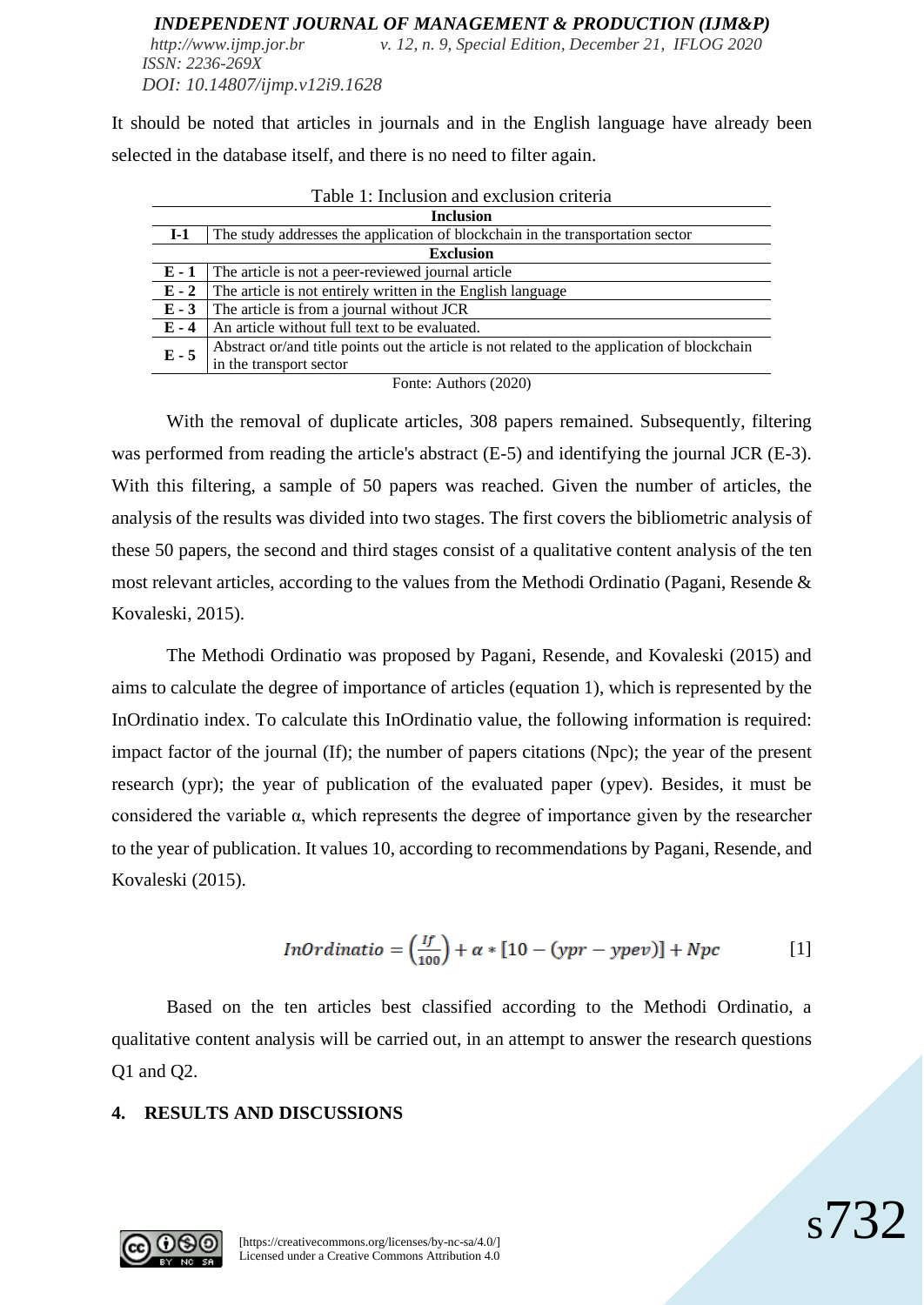*INDEPENDENT JOURNAL OF MANAGEMENT & PRODUCTION (IJM&P) http://www.ijmp.jor.br v. 12, n. 9, Special Edition, December 21, IFLOG 2020 ISSN: 2236-269X DOI: 10.14807/ijmp.v12i9.1628*

This section will present the SLR results. First, it is presented the bibliometric analysis of the 50 papers identified. Later, it is presented the content analysis of the 10 articles best evaluated by Methodi Ordinatio.

### **4.1. Bibliometric analysis**

Based on the inclusion and exclusion criteria presented in Chart 1, a sample of 50 articles from journals that were aligned with the research topic was identified. Thus, this sample of articles was considered for the bibliometric analysis.

The first analysis carried out was the analysis of the number of articles by journals. In total, the sample of 50 articles covered 22 different journals. The journals with the most articles were IEEE Access (12 articles), Sensors (9 articles), IEEE Internet of Things Journal (4 articles). 14 out of 22 journals presented only one article in the analyzed sample.



Figure 1: Number of articles per journal Fonte: Authors (2020)

The first analysis carried out was the analysis of the number of articles by journals. In total, the sample of 50 articles covered 22 different journals. The journals with the most articles were IEEE Access (12 articles), Sensors (9 articles), IEEE Internet of Things Journal (4 articles). 14 out of 22 journals presented only one article in the analyzed sample.

The second analysis identified 209 different authors. Of this total number, only 12 were authors of more than one article. The author with the most published articles was Xiaohong

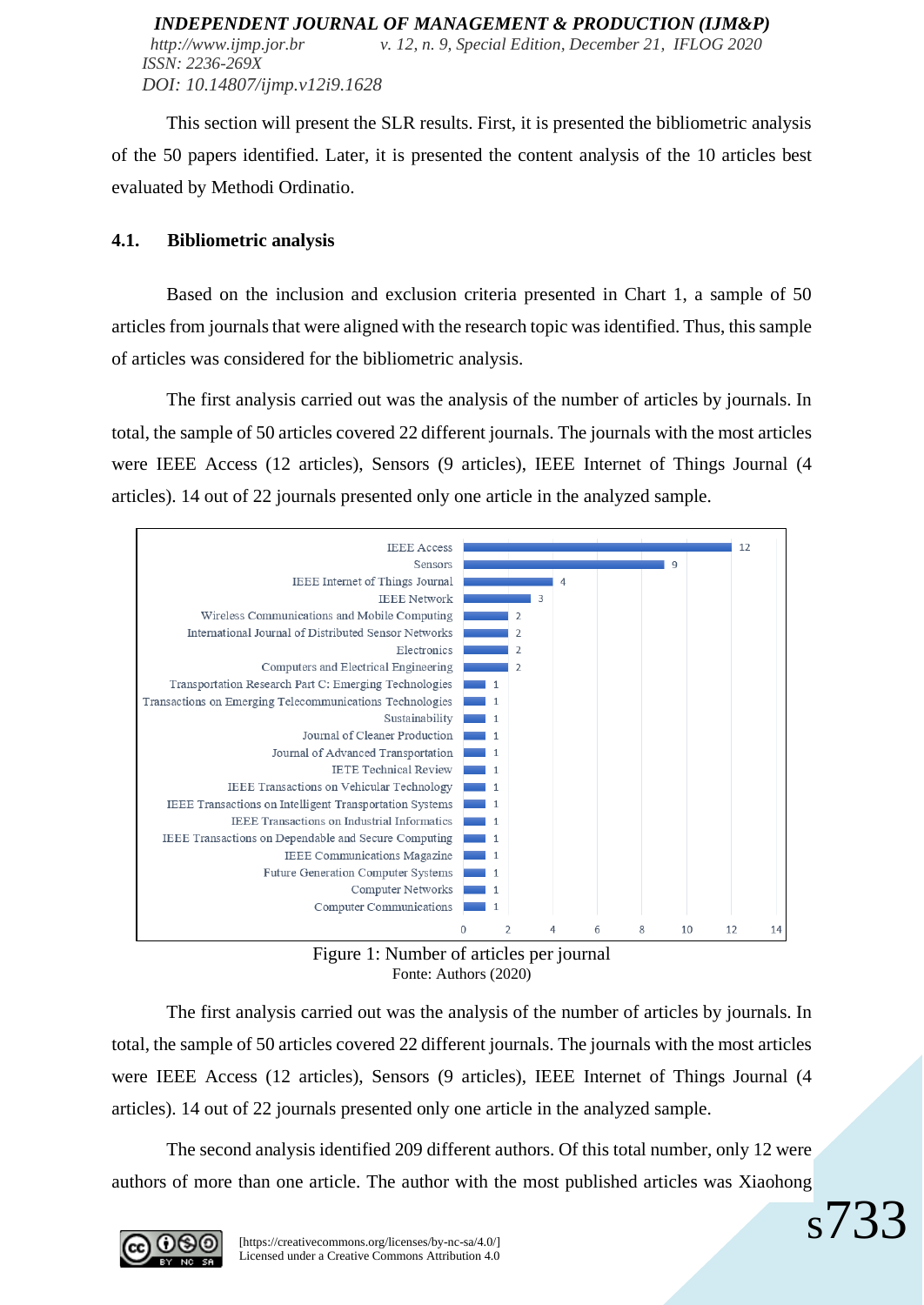#### *INDEPENDENT JOURNAL OF MANAGEMENT & PRODUCTION (IJM&P) http://www.ijmp.jor.br v. 12, n. 9, Special Edition, December 21, IFLOG 2020 ISSN: 2236-269X DOI: 10.14807/ijmp.v12i9.1628*

Zhang, with three published articles. Thus, it appears the production related to the application of blockchain in transport operations is quite diverse about the authors.

The third analysis identified the keywords of the papers. The keywords with the most occurrence are: "blockchain" (37 occurrences), "privacy" (7 occurrences), "security" (6 occurrences), internet of vehicles (5 occurrences). In total, there were 177 different keywords. Also, the Vosviewer 1.6.15 software (Figure 2) created a cloud of words.



Figure 2: Keyword frequency cloud Fonte: Authors (2020)

From Figure 2, the term "blockchain" is the central keyword, and the keywords "security", "privacy", "5g technology", "block validation", "IoT", and "internet of vehicles" are close to that central term. This means the studies on the blockchain are directly related to the concepts close to the central term.

The fourth analysis was about the number of publications by year. This type of analysis is extremely important, as it makes it possible to understand the evolution of the theme over time. In this sense, Figure 3 shows the distribution of publications by year.



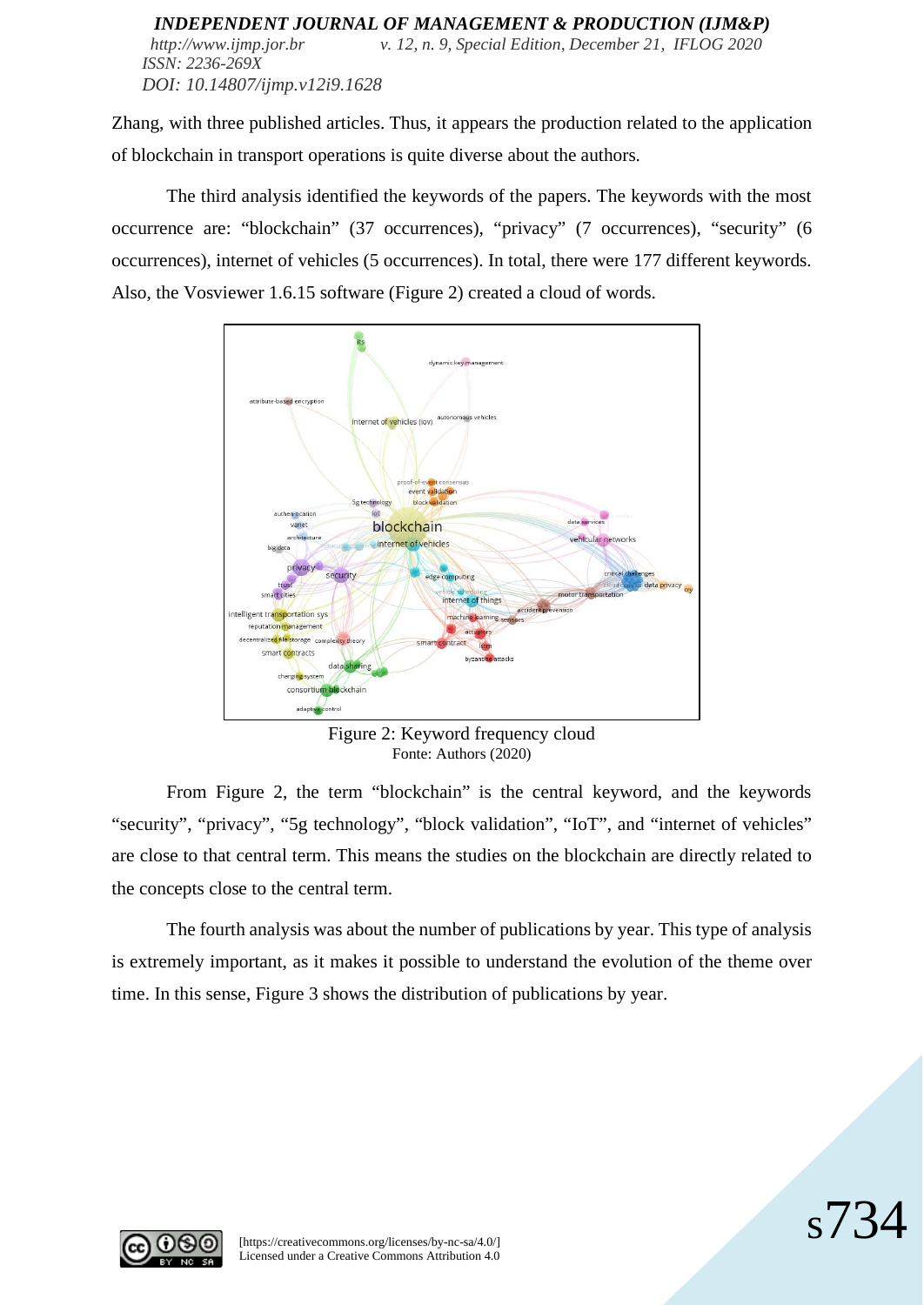*http://www.ijmp.jor.br v. 12, n. 9, Special Edition, December 21, IFLOG 2020 ISSN: 2236-269X DOI: 10.14807/ijmp.v12i9.1628*



From Figure 3, it can be seen that the first article was published in 2017, showing that publications on the use of blockchain in the context of transport operations are recent. Besides, in the year 2020, twice as many previously published articles were published, revealing that the topic is in evidence.

#### **4.2. Quantitative analysis**

To carry out the quantitative analysis, the ten articles with the highest value for InOrdinatio were considered, so that these publications are considered those with the greatest academic importance according to the principles proposed by Pagani, Resende, and Kovaleski (2015). In this sense, Table 2 presents these 10 articles.

In the first position is the work of Dorri et al. (2019). These authors developed a blockchain-based system to ensure users' privacy and enable vehicle security. This system makes private the data that may put the user at risk, enabling greater security in the context of transportation.

In the second position is the work of Zhe Yang et al. (2019). These authors developed a system that makes it possible for vehicle network data to be managed in a more appropriate and decentralized manner. For that, blockchain technology was used, as this technology allows transactions and data storage to be reliable.

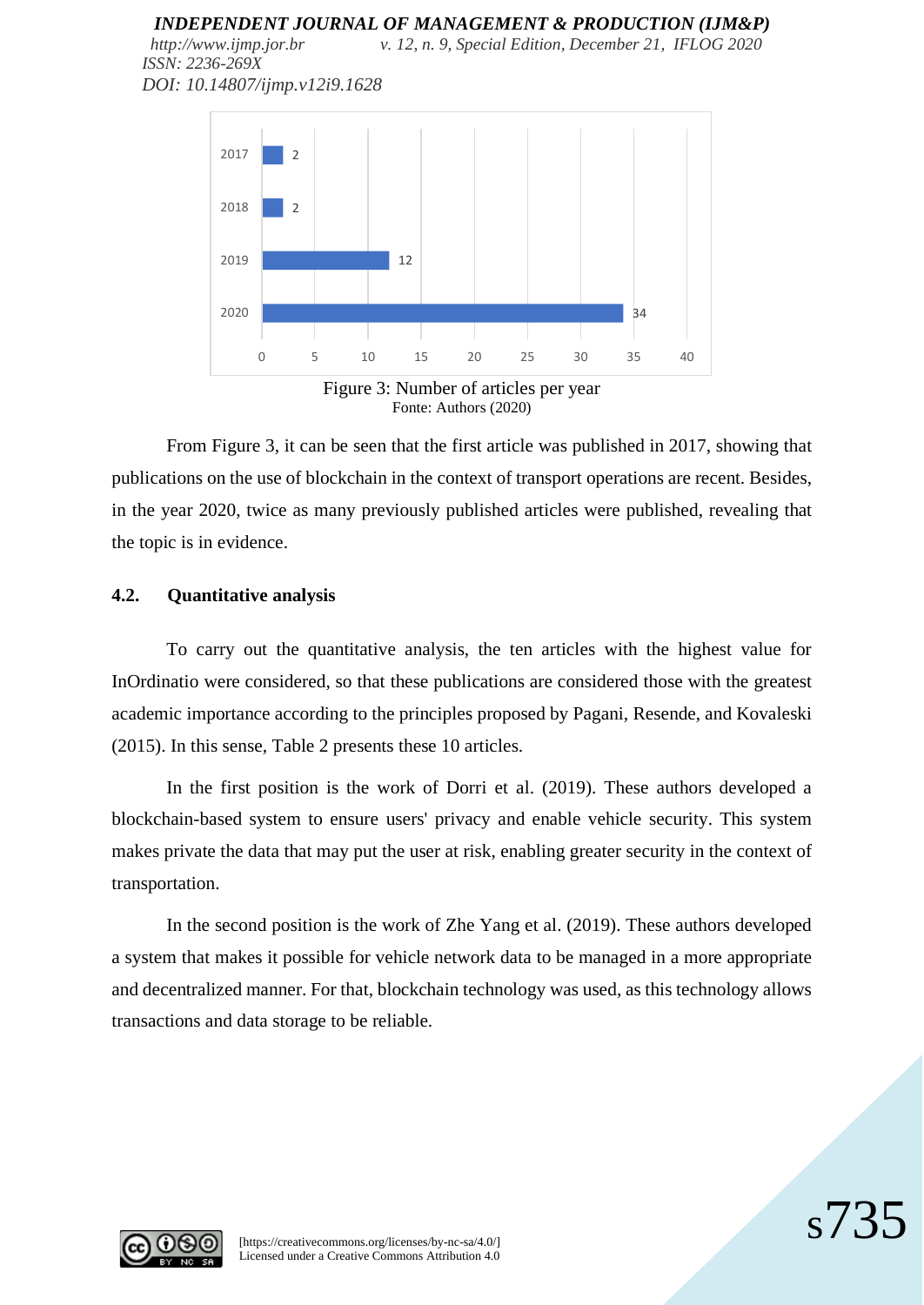*http://www.ijmp.jor.br v. 12, n. 9, Special Edition, December 21, IFLOG 2020 ISSN: 2236-269X DOI: 10.14807/ijmp.v12i9.1628*

**# IO Authors keywords** 1 450,01 Dorri et al. (2019) - 2  $376,01$  Zhe Yang et al. Blockchain; trust management; vehicular networks; data credibility. 3 335,01 Lei et al. (2017) Dynamic key management; blockchain; handover; its. 4 254,01 Li et al. (2018) Smart transportation; blockchain; vehicular communication; incentive mechanism; threshold authentication; privacy. 5 247,01 Kang et al. (2019) Blockchain; reputation management; security and privacy; smart contracts; vehicular edge computing.  $\begin{array}{|c|c|} \hline 6 & 214.01 & \text{Jiang, Fang, and} \ \hline \text{Wang (2019)} & \end{array}$ Blockchain; Internet of Things (IoT); Internet of Vehicles (IoV).  $7 \mid 180,00 \mid$  Singh and Kim (2018) Blockchain technology; communication; intelligent vehicles; privacy; security; trust.  $\begin{array}{|c|c|c|} \hline 8 & 138,00 & \text{Zhang and Chen} \ \hline \end{array}$ (2019) Consortium blockchain; data sharing; data storage; signature verification; vehicular ad-hoc network. 9 127,00 Rathee et al. (2019) Blockchain; connected vehicles; internet of vehicles; IoT; security; vehicular ad-hoc network.  $10\begin{array}{|c|c|} \hline 125,00 & \hline \end{array}$  Tsung Yang et al. (2019) Blockchain; event validation; proof-of-event consensus; trust verification; vehicular ad-hoc networks. Fonte: Authors (2020)

#### Table 2: Overview of the analyzed sample

In the third position is the work of Lei et al. (2017). These authors developed a system to dynamically manage keys in ITS through the blockchain. These keys are used to identify each user in the transactions related to the blockchain.

In the fourth position is the work of Li et al. (2018). These authors developed a blockchain-based system called CreditCoin. This system allows user privacy when exchanging V2V (vehicle to vehicle) and V2I (vehicle to infrastructure) messages.

In the fifth position is the work of Kang et al. (2019). These authors studied the application of consortium blockchain and smart contract technologies in the context of vehicular networks. These technologies were used to ensure the correct storage of data and the privacy of shared messages.

In the sixth position is the work of Jiang, Fang, and Wang (2019). These authors developed a blockchain-based system related to the Internet of Vehicles (IoV). The main focus of the blockchain application was the quest to guarantee the reliability of the stored data.

In the seventh position is the work of Singh and Kim (2020). These authors studied the potential of applying blockchain technology concerning smart vehicles. In this context, the use of blockchain technology allows vehicle communication to be performed reliably.

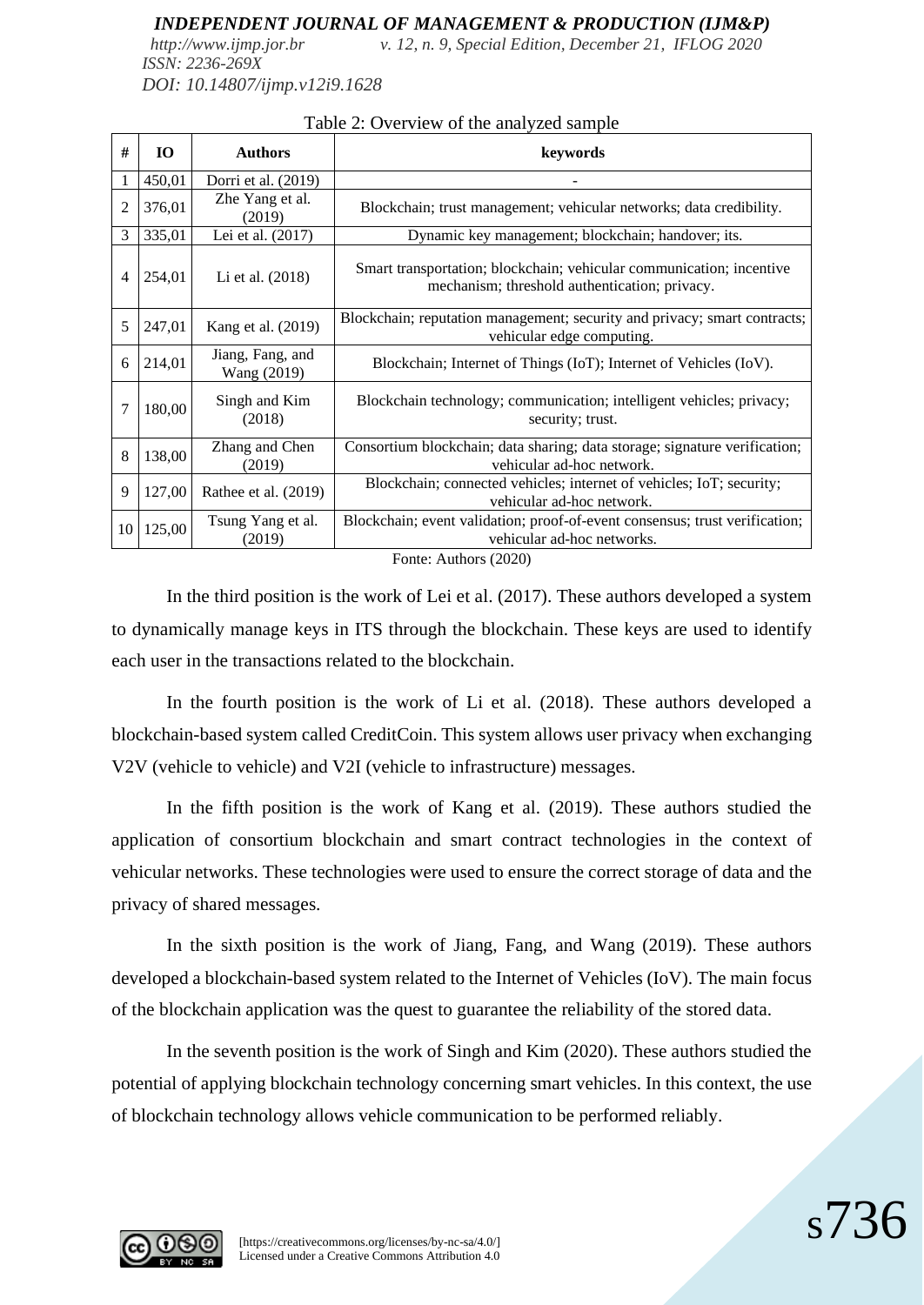#### *INDEPENDENT JOURNAL OF MANAGEMENT & PRODUCTION (IJM&P) http://www.ijmp.jor.br v. 12, n. 9, Special Edition, December 21, IFLOG 2020 ISSN: 2236-269X DOI: 10.14807/ijmp.v12i9.1628*

In the eighth is the work of Zhang and Chen (2019). These authors address the use of blockchain technology in the context of the security of the vehicular ad-hoc network. This system used the Consortium-type blockchain, which allows for greater savings in terms of financial aspects.

In the ninth position is the work of Rathee et al. (2019). These authors studied the benefits of using blockchain in the security of Connected and Autonomous Vehicles. The authors point out that the blockchain has great potential to enable the reliability and immutability of data from sensors of this type of vehicle.

In the tenth position is the work of Kang et al. (2019). The authors developed a blockchain-based application to ensure the validation of traffic-related events. This data is essential for users of transport routes to have a better understanding of what is happening on the highways.

With the analysis of the objective and characteristics of each of the ten selected publications, the next step is the presentation of blockchain-enabled capabilities in transport operations.

### *4.2.1. Blockchain-enabled capabilities*

Seven blockchain-enabled capabilities were identified in the ten articles analyzed qualitatively. These capabilities represent skills that blockchain enables in the context of transportation operations. In this sense, Chart 3 presents these seven capabilities identified in the literature.

Table 3 shows that blockchain is used in the context of transport operations to enable data immutability, data privacy, decentralization of data control, key management, vehicular communication reliability, traffic data validation, and trust verification.



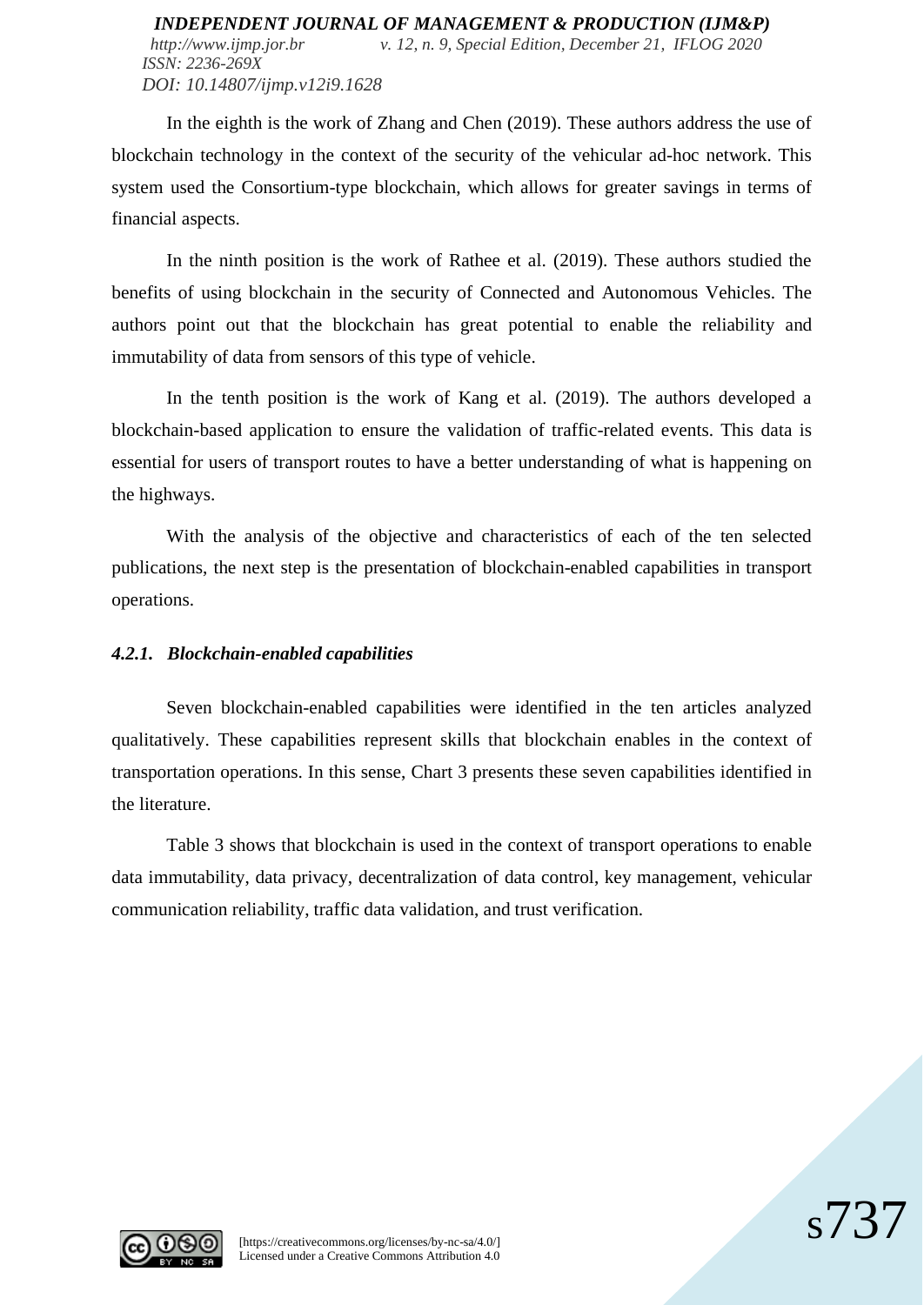*http://www.ijmp.jor.br v. 12, n. 9, Special Edition, December 21, IFLOG 2020 ISSN: 2236-269X*

*DOI: 10.14807/ijmp.v12i9.1628*

| <b>Capability</b>                         | <b>Description</b>                                                                                                            | <b>Source</b>                                                                                                                                        |
|-------------------------------------------|-------------------------------------------------------------------------------------------------------------------------------|------------------------------------------------------------------------------------------------------------------------------------------------------|
| Data immutability                         | Ability to enable data relating to<br>vehicular communication not to be<br>modified                                           | Dorri et al. (2019); Kang et al. (2019); Jiang,<br>Fang and Wang (2019); Rathee et al. (2019);<br>Zhang and Chen (2019); Zhe Yang et al.<br>(2019)   |
| Data privacy                              | Ability to make data available only to<br>specific users.                                                                     | Dorri et al. (2019); Kang et al. (2019); Lei et<br>al. (2017); Li et al. (2018)                                                                      |
| Decentralization<br>of data control       | Ability to allow data to be controlled in<br>a decentralized manner, that is, without<br>depending on a central trust broker. | Dorri et al. (2019); Jiang, Fang and Wang<br>(2019); Li et al. (2018); Tsung Yang et al.<br>(2019); Zhang and Chen (2019); Zhe Yang et<br>al. (2019) |
| Key management                            | Ability to enable management of<br>dynamic keys that are used to make<br>sure that the blockchain registry is<br>reliable.    | Lei et al. (2017)                                                                                                                                    |
| Vehicular<br>communication<br>Reliability | Ability to enable vehicle<br>communication to be reliable in<br>transmitting and receiving data.                              | Jiang, Fang, and Wang (2019); Singh and<br>Kim (2018); Zhang and Chen (2019)                                                                         |
| Traffic data<br>validation                | Ability to enable data passed on a given<br>traffic-related event to be validated.                                            | Tsung Yang et al. (2019)                                                                                                                             |
| Trust verification                        | Ability to enable vehicle systems to<br>check the trust level of the node<br>requesting a connection for data<br>exchange.    | Li et al. (2018); Kang et al. (2019); Tsung<br>Yang et al. (2019); Zhe Yang et al. (2019)                                                            |

Fonte: Authors (2020)

## **5. CONCLUSIONS**

In the systematic review, it was possible to answer the two research questions initially proposed, identifying the panorama of works related to the theme and identifying the blockchain-enabled capabilities in the context of transport operations.

In general, the analysis of the results covered two stages. The first involved a quantitative analysis of a sample of 50 articles. it was possible to identify that the study area on the use of blockchain technology in transport operations is recent since the first selected publication was published in the year 2017. However, over the years there has been a strong growth trend in the number of publications. In 2020, twice as many researches were published about the sum of previously published papers.

The second stage of analysis included a quantitative analysis of the content involving the ten most relevant papers in the literature, according to the principles proposed by Pagani,

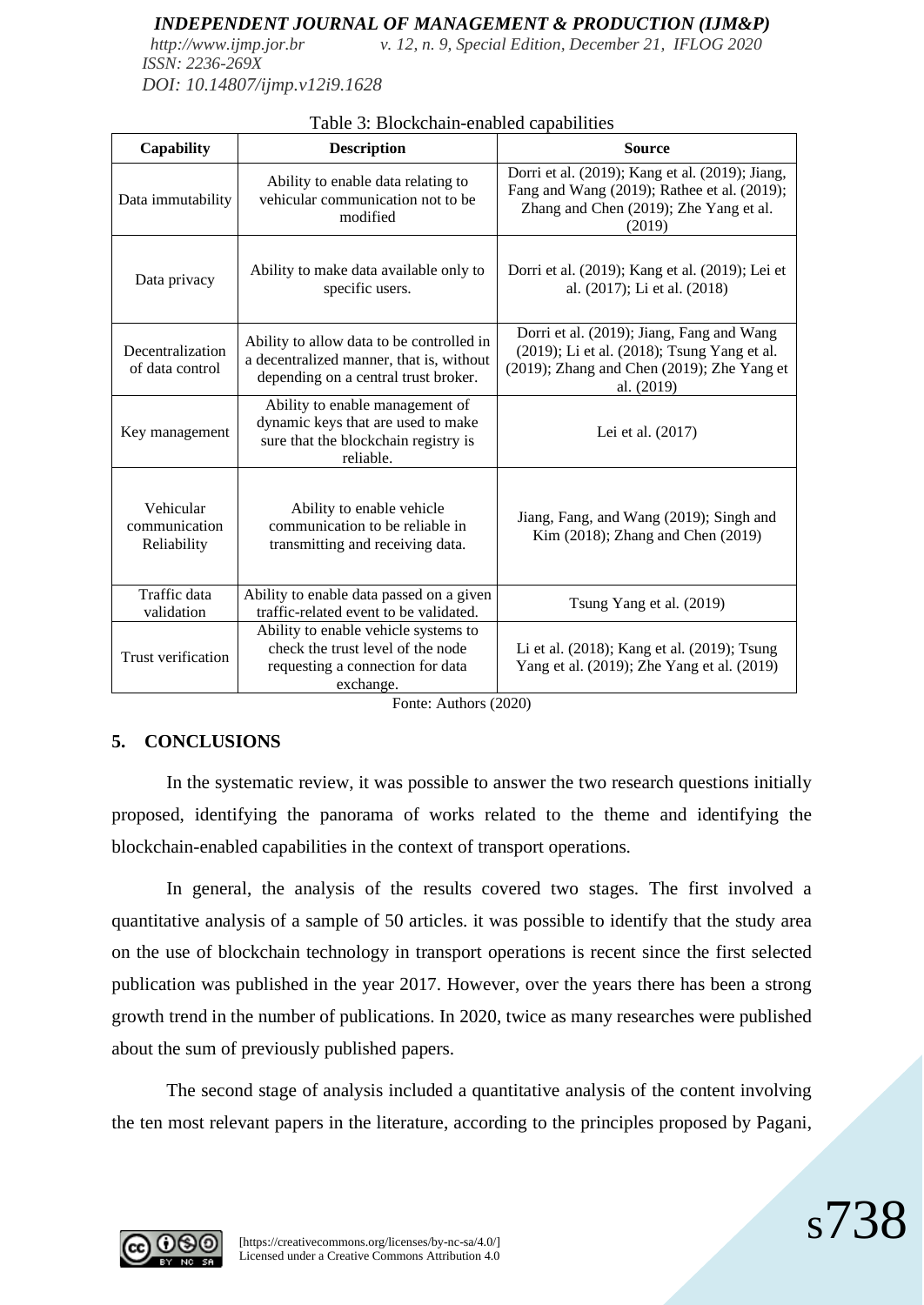Resende, and Kovaleski (2015). From this, it was possible to understand in general about the research field and identify seven blockchain-enabled capabilities.

For future research in the context of transport operations, it is highlighted the need to validate the identified capabilities with experts, as well as to understand how these capabilities are applied in the practical context through empirical research. Besides, future research could verify whether there are more capabilities in the literature, considering a sample in addition to those ten identified by the Methodi Ordinatio.

# **6. ACKNOWLEDGMENT**

This work was carried out with the support of the Coordination for the Improvement of Higher Education Personnel - Brazil (CAPES) - Financing Code 001.

# **REFERENCES**

Al-Jaroodi, J., & Mohamed, N. (2019). Blockchain in industries: A survey. **IEEE Access**, 7, 36500-36515.

Arora, A., & Sharma, M, & Bhaskaran, S. (2019). Blockchain Technology Transforms E-Commerce for Enterprises. In: International Conference on Recent Developments in Science, Engineering and Technology, Singapore, **Proceedings…** Singapore, 2019, 26-34.

Balasubramaniam, A. et al. (2020). Blockchain For Intelligent Transport System. **IETE Technical Review**, 1-12.

Baldini, G. et al. (2018). Regulated applications for the road transportation infrastructure: The case study of the smart tachograph in the European Union. **International Journal of Critical Infrastructure Protection**, 21, 3-21.

Denyer, D, & Tranfield, D. (2009). Producing a Systematic Review. In: Buchanan, D, & Bryman, A. **The Sage Handbook of Organizational Research Methods**. Londres: Sage, 671–689.

Dorri, A. et al. (2017). BlockChain: a distributed solution to automotive security and privacy. **IEEE Communications Magazine**, 55(12), 119–125.

Du, X. et al. (2020). Blockchain-Based Intelligent Transportation: A Sustainable GCU Application System. **Journal of Advanced Transportation**, 2020.

Kang, J. et al. (2019). Blockchain for secure and efficient data sharing in vehicular edge computing and networks. **IEEE Internet of Things Journal**, 6(3), 4660–4670.

Jabbar, R. et al. (2020). Blockchain for the internet of vehicles: A decentralized IoT solution for vehicles communication using ethereum. **Sensors** (Switzerland)., 20(14), 1–27, jul.

Jiang, T., Fang, H., & Wang, H. (2019). Blockchain-based internet of vehicles: Distributed network architecture and performance analysis. IEEE Internet of Things Journal, 6(3), 4640– 4649, jun.

Koh, L., Dolgui, A., & Sarkis, J. (2020). Blockchain in transport and logistics–paradigms and transitions. **International Journal of Production Research**, 58(7), 2054–2062.